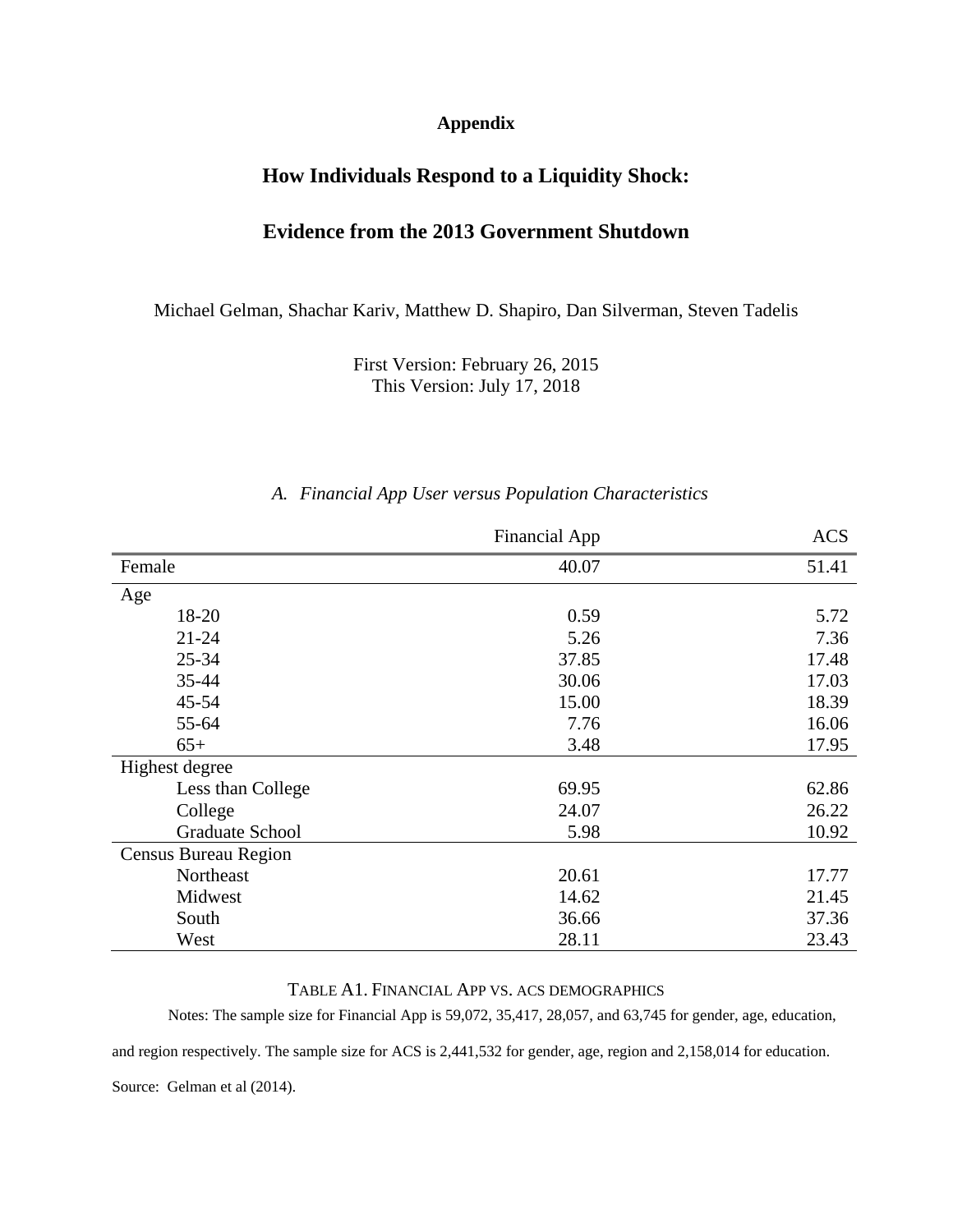#### *B. Sample Selection*

All individuals in the analysis are selected so that they receive regular paychecks on the same schedule as most federal employees.

# **Step 1 (Conditioning on the payroll periods of most federal employees)** - Individuals must receive paychecks in the following three periods. September 25 – October 2 , 2013, October 9 to

October 16, 2013, and October 23 to October 30, 2013. Section F in the appendix includes most specific details of the pay dates for different federal governmental organizations.  $N = 191,548$ 

**Step 2 (Conditioning on regular paychecks)** – Individuals must have a median time between paychecks of 12 to 16 days and a coefficient of variation of paycheck amount of less than 1.  $N =$ 107,192

**Step 3 (Conditioning on well-linked users)** – The ratio of credit card balance payments observed in credit card accounts to credit card balance payments observed in checking accounts must be greater than 0.8.  $N = 98,484$ 

The three steps above are applied to all individuals in the data set.

The treatment and control group are further defined using the following criteria.

**Treatment Group** – Federal government workers who experienced a change in their paycheck of a 40% band around 0.61 [0.37,0.85]. N = 3,804

**Control Group –** Non-federal government workers and federal workers who didn't experience a change in their paycheck around a 40% band around 0.61 [0.37, 0.85]. N =  $94,680$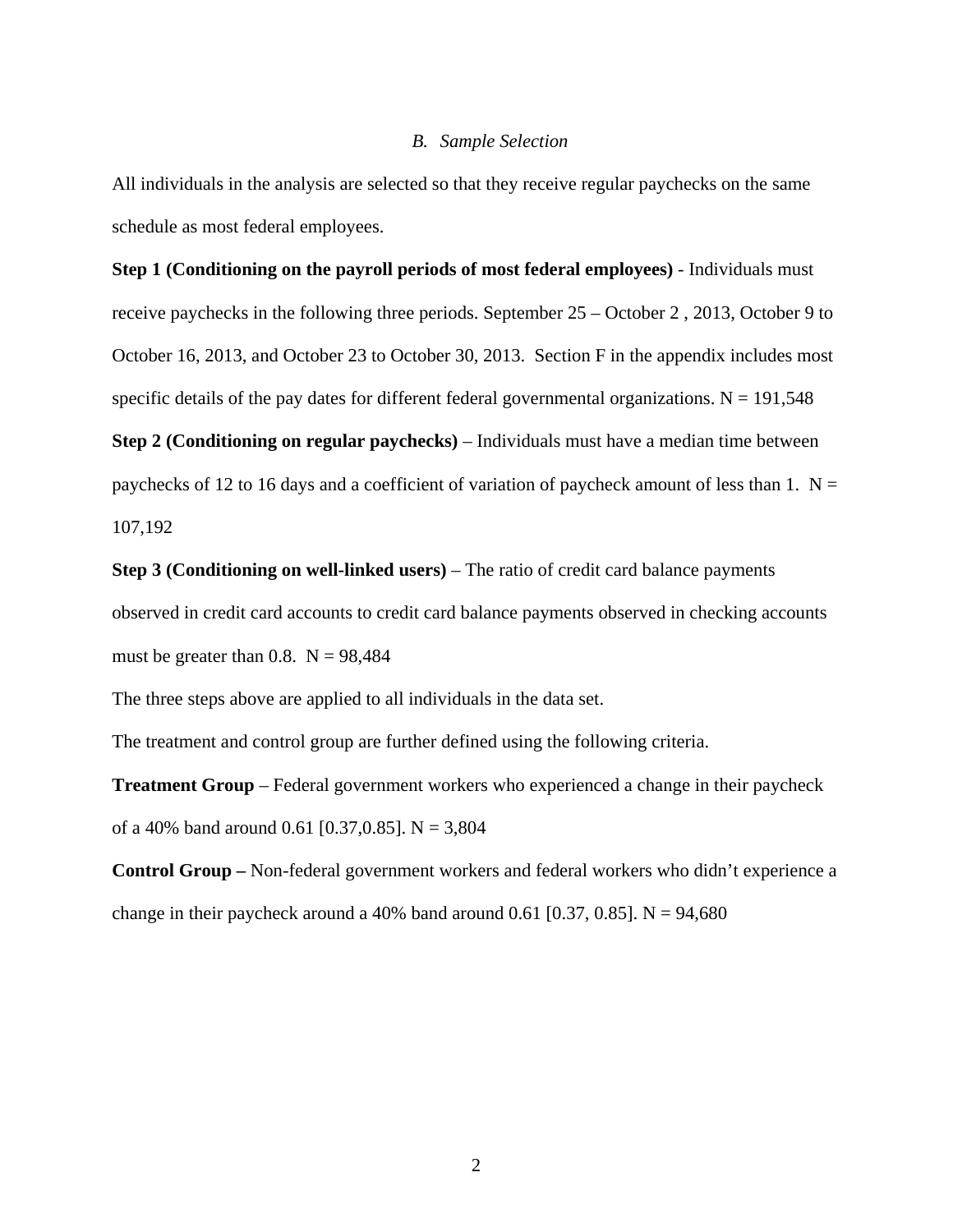#### *C. Recurring and Non-Recurring Spending*

Recurring spending is identified using both a combination of transaction description and transaction amount. This is a broader definition than in Gelman et al. (2014) where recurring spending is required to be a period payment in the exact same amount. This broadened definition includes periodic payments such as utility and phone bills that vary in amount from period to period.

**Transaction description –** All transactions within a user with the same description after stripping out non-alphabetical characters are grouped into potential recurring transaction groups. These groups are deemed recurring transactions if they satisfy the following properties

- 1. There exists more than four transactions in the series.
- 2. The median days between transactions falls into the span [6,8], [13,15], [26,34], or [57,63].
- 3. The coefficient of variation of the days between transactions is less than 0.6.

**Transaction amount –** All transactions within a user with the exact amount are grouped into potential recurring transaction groups. These groups are deemed recurring transactions if they satisfy the following properties

- 1. There exist more than four transactions in the series.
- 2. The median days between transactions falls into the span [6,8], [13,15], [26,34], or [57,63].

A transaction is coded as recurring spending if it is identified by either the transaction description or amount.

Non-recurring spending is total spending minus recurring spending and cash withdrawals.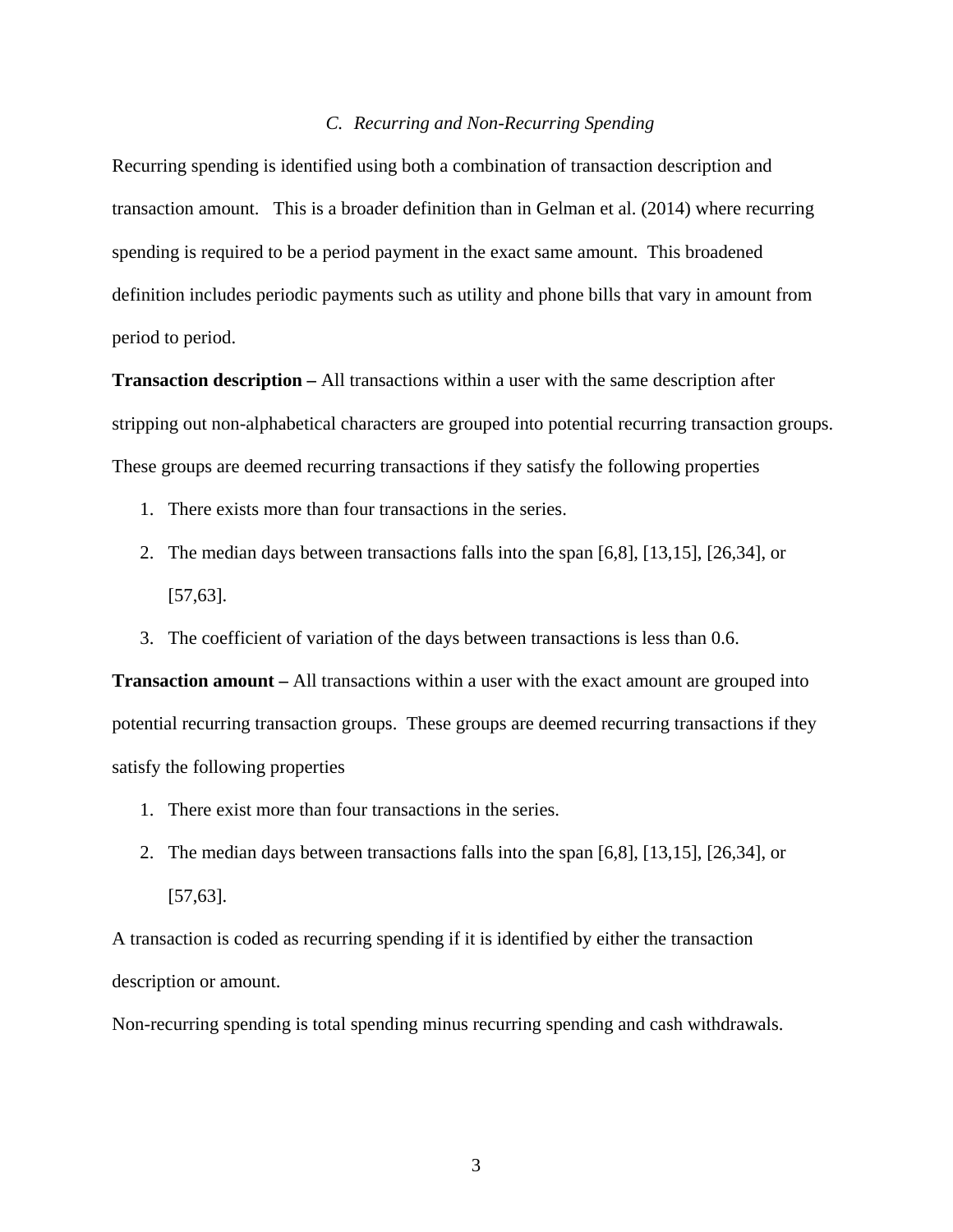#### *D. Alternative Control Group Measure*

This section reproduces the key figures using a control group that consists of federal government employees not subject to the shutdown.



#### FIGURE A1. ESTIMATED RESPONSE OF NORMALIZED PAYCHECK INCOME AND NORMALIZED TOTAL SPENDING TO GOVERNMENT SHUTDOWN

*Notes:* Difference-in-difference estimates based on equation (1). The Paycheck income plot is estimated using additional controls which include paycheck week and treatment group interactions.  $N = 3,804$  and  $N = 2,988$  for treatment and control group respectively. The estimation period is January 17, 2013 to May 22, 2014. The figures, however, display only the period from July 4, 2013 to January 30, 2014.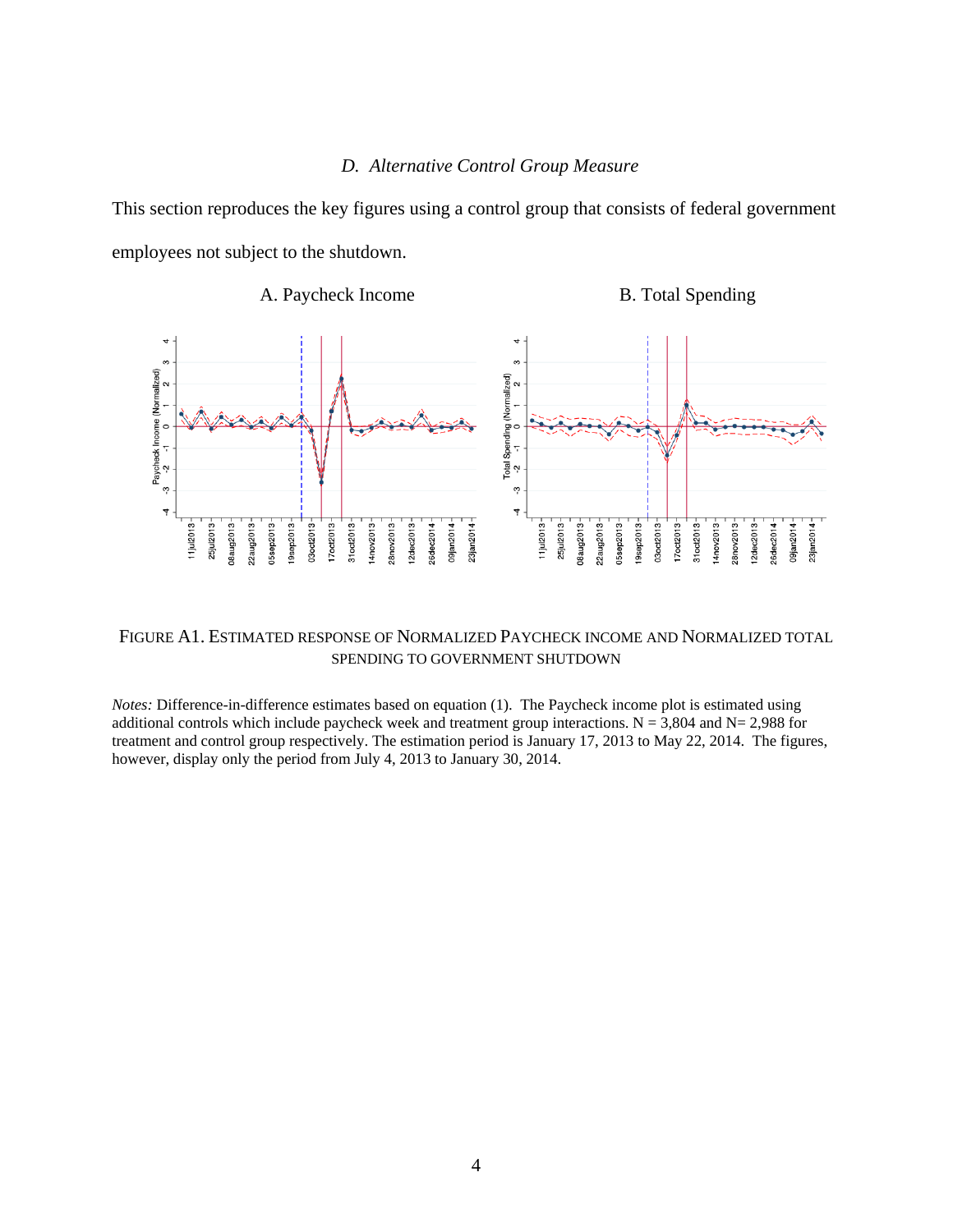

FIGURE A2. ESTIMATED RESPONSE OF SPENDING CATEGORIES TO GOVERNMENT SHUTDOWN *Notes:*  $N = 3,804$  and  $N = 2,988$  for treatment and control group respectively.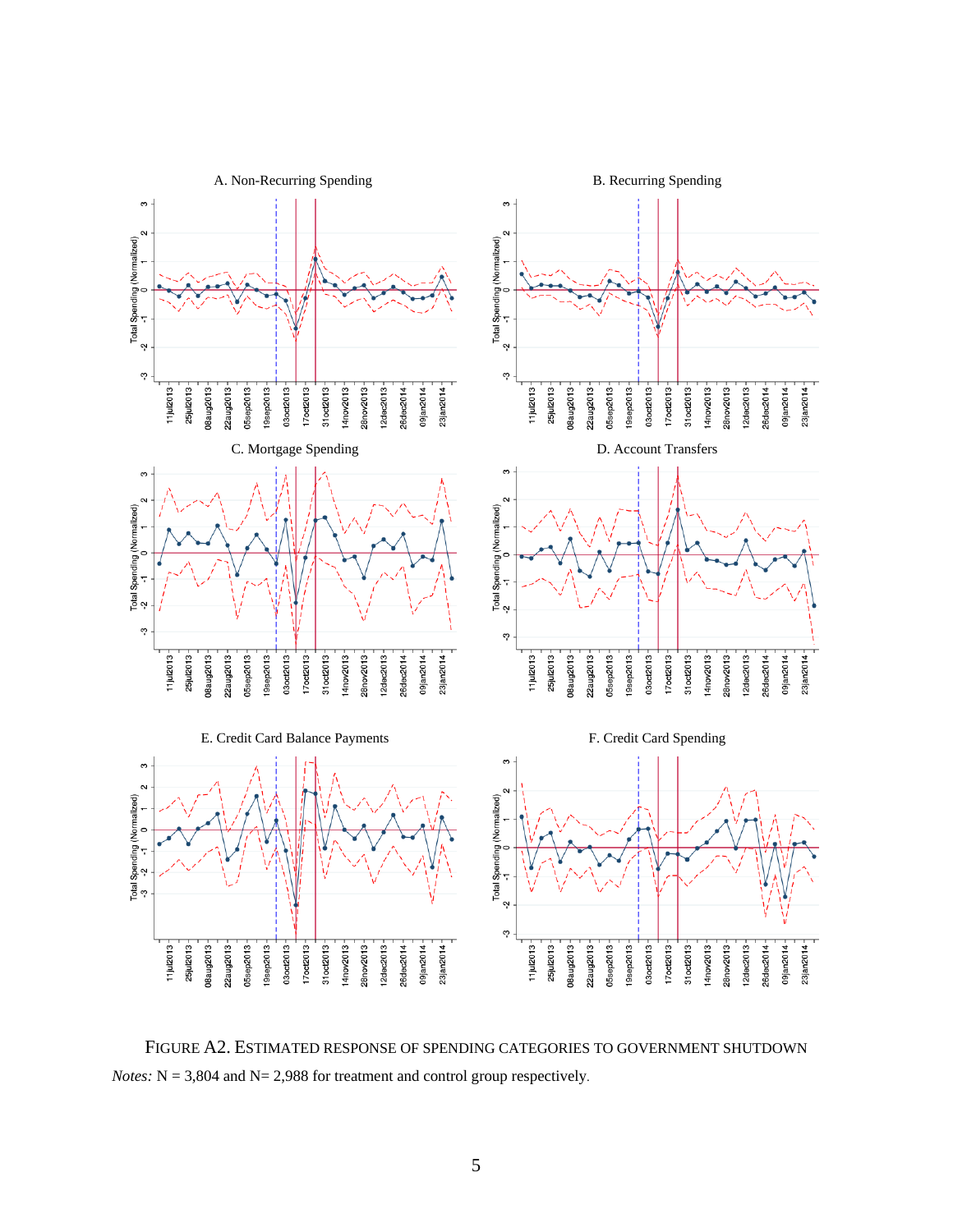# *E. Liquidity Over the Pay Cycle*

The following figure shows the median Liquidity Ratio over the paycheck cycle relative to the day of week the paycheck is received.



FIGURE A3. LIQUIDITY RATIO MEDIAN OVER THE PAYCHECK CYCLE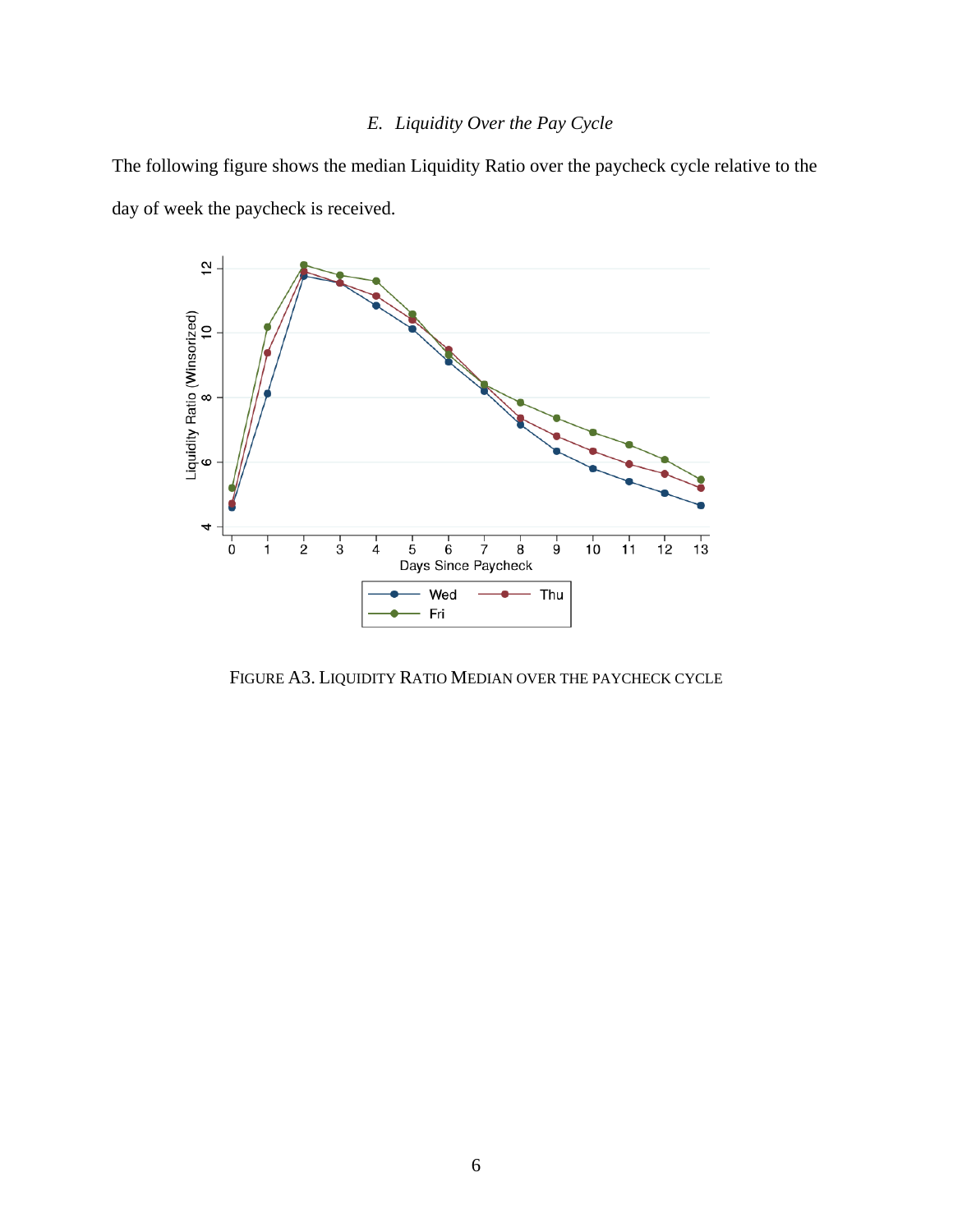## *F.* Analyzing households in the 90<sup>th</sup> percentile of the liquid asset distribution

The results from Figure 9 show that the response of spending to the government shutdown varies by the level of liquid assets households hold. While the spending response of the highest tercile is modest, it is not zero. Focusing attention on the top 10% of the liquid assets distribution, however, shows a still more muted response as seen in Figure A4.





#### FIGURE A4. ESTIMATED RESPONSE OF SPENDING CATEGORIES TO GOVERNMENT SHUTDOWN BY THE  $90^{\text{TH}}$  PERCENTILE OF THE LIQUID ASSET DISTRIBUTION

*Notes:* The spending and payment category in each panel is normalized by the household-level daily average for that category. The treatment group includes 367 households and the control group includes 7,583 households. Liquid assets are expressed as a ratio of checking and savings account balances to average daily spending. Average liquid assets are 120 days for this subset of households.

This combination of results is consistent with the idea of mental accounting by moderately high liquid-asset households who refrain from using available savings and instead delay recurring payments. It also seems consistent, however, with the idea that delaying recurring payments makes sense even for those with moderately high liquid asset balances because the delays are so low cost and there remained uncertainty about the length of the shutdown and the timing of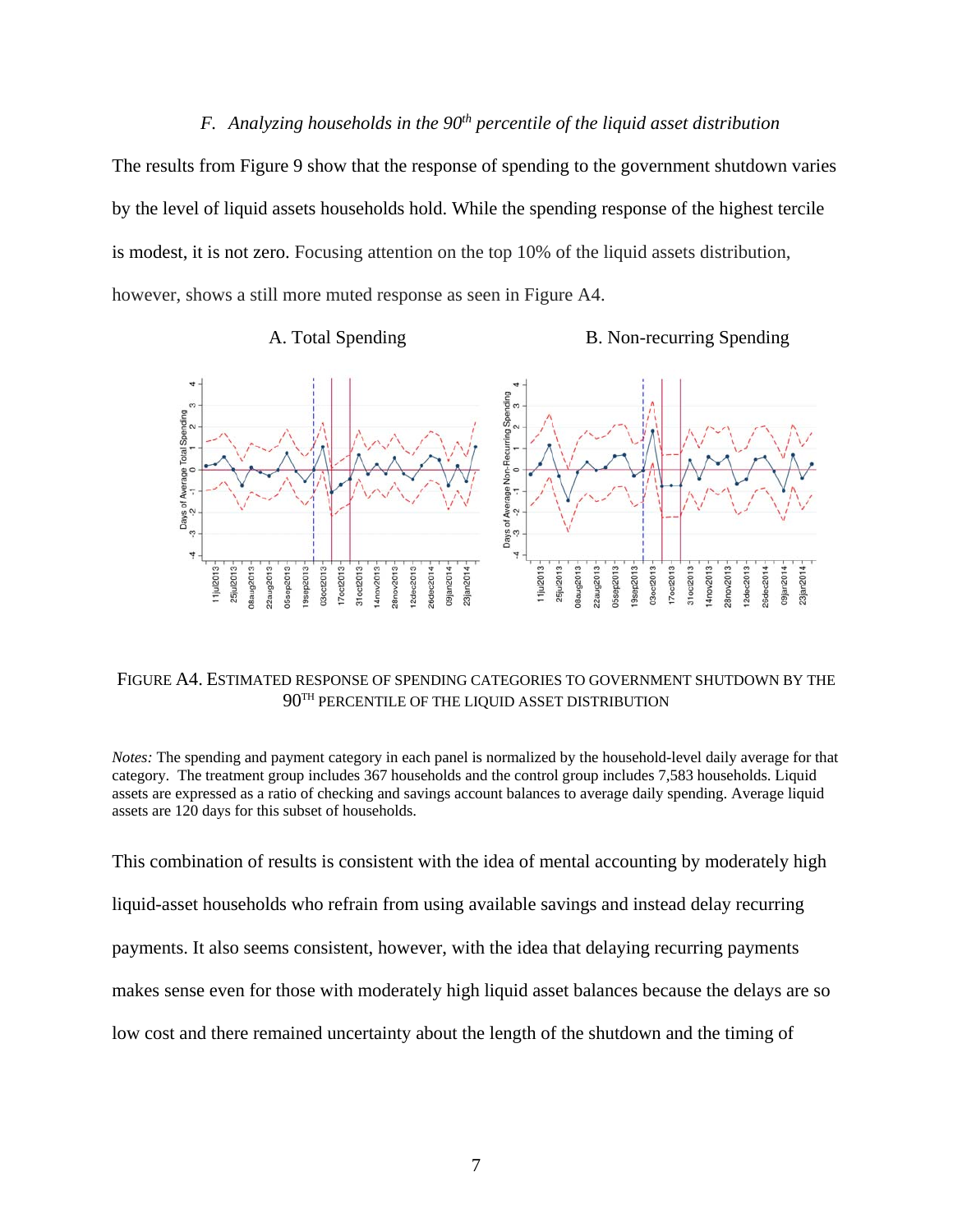repayment for the missing paycheck. Those with the highest liquid asset balances would reasonably have less concern about that form of uncertainty.

#### *G. Identifying Federal Employees*

Most federal employees (88%) are employees of Cabinet Level Agencies such as the Department of Defense (DoD), the Department of Veterans Affairs (DVA), and the Department of Energy (DoE). The rest are employees of Independent Agencies such as the Environmental Protection Agency (EPA) or the Social Security Administration. We are able to identify employees who are paid via direct deposit by capturing the transaction description of their recurring paychecks. Federal employees have the text "FED SAL" included in their transaction description. In total, we observe 12,573 users who we believe to be employed by the federal government during the time of the shutdown. Our data set identifies roughly 0.4% of the U.S. population over 18 (1,000,000 / 241,780,000). Since the Financial App population over samples younger working Americans, an upper bound would be an identification rate of 0.7% (1,000,000 / 144,303,000). Therefore, we would expect to observe between 8,400 to 14,700 federal employees. Our figure of 12,576 falls within this range. The transaction description also contains details about which federal organization the employee works for. Sometimes the description will list the department that the employee works for but there are cases where the description only lists the agency that processes the payroll of federal employees. There are four main agencies that process the payroll of federal employees. The largest agency is the Defense Finance and Accounting Service (DFAS) which provides payroll service for defense related departments such as the DoD and the DVA. However, they also service non-defense related organizations such as the EPA and the DoE. DFAS pays about 54% of federal employees. The second largest payroll service is the National Finance Center (NFC) which started off only servicing the Department of Agriculture

8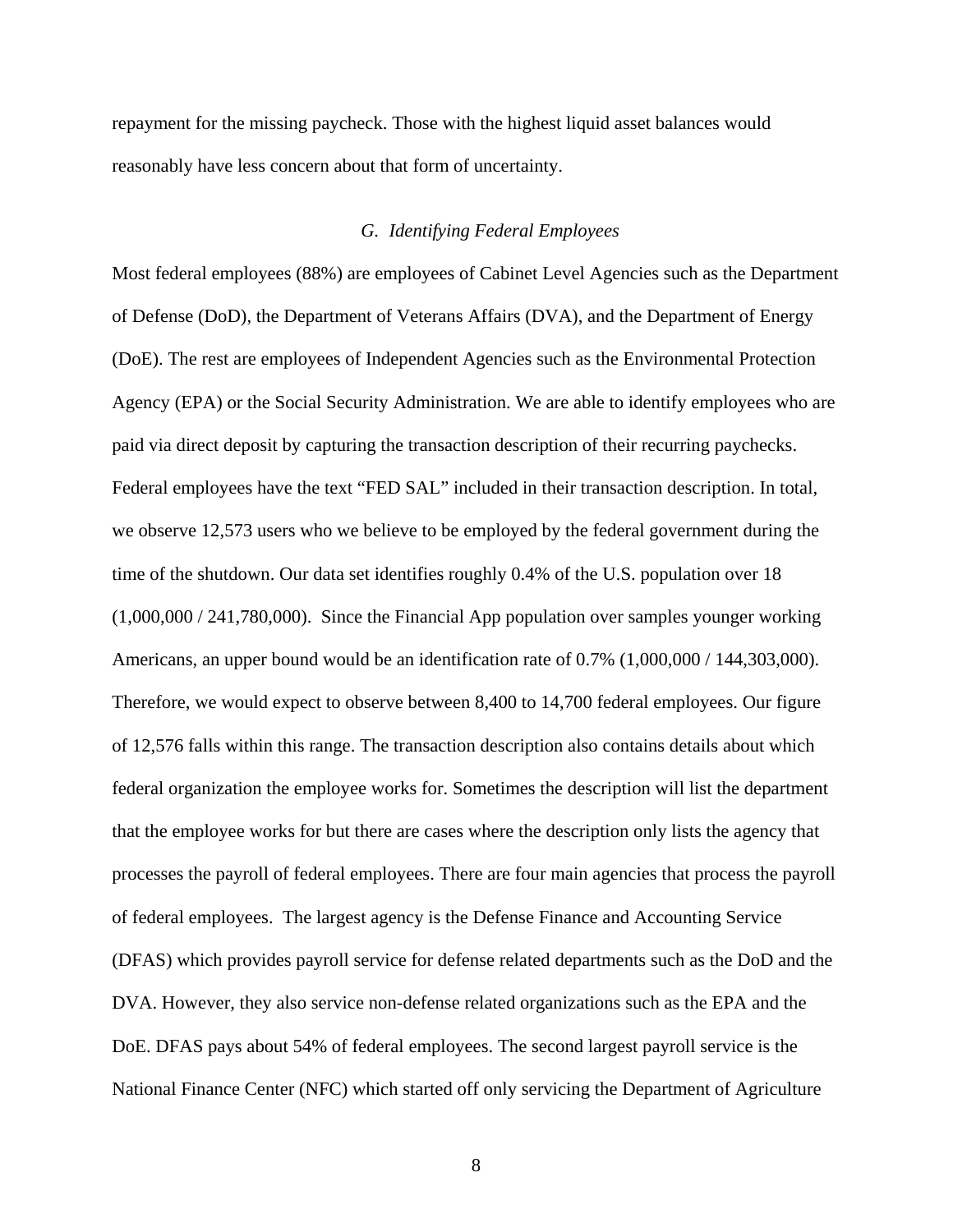but subsequently expanded to over 170 organizations including the Department of Commerce, Department of Justice, Federal Bureau of Investigation, and the Congressional Budget Office. NFC pays about 31% of federal employees. We are unable to distinguish between departments paid by the NFC because they all use the keyword "AGRI." The third largest service is the Interior Business Center (IBC) which started off supporting the Department of Interior (DoI) but expanded to service other agencies such as the Department of Transportation (DoT), and the National Science Foundation. The IBC services around 7% of federal employees. We are able to identify employees working for institutions serviced by the IBC such as the Department of Interior (DoI) and the Department of Transportation (DoT). Lastly, the General Service Administration (GSA) services many non-cabinet level agencies such as the Office of Personnel Management and the Railroad Retirement Board. The following table compares the fraction of employees employed in each agency in our data compared to the U.S. population for the largest agencies. The distribution of employees identified in the Financial App data roughly matches the U.S. population.

Table A2—Fraction of employees in each agency

|                                         |     | Financial App U.S. Population |
|-----------------------------------------|-----|-------------------------------|
| DFAS (DoD, DVA, etc)                    | 46% | 54%                           |
| National Finance Center (DoJ, DoA, DoL, | 34% | 31%                           |
| Department of Interior                  | 2%  | 3%                            |
| Department of Transportation            | 4%  | 3%                            |
| Department of State                     | 1%  | 1%                            |

*Notes:* The fractions for the Financial App data are calculated as the number of users under each agency divided by the total number of users identified as having the keyword "FED SAL" in a paycheck received in either September or October 2013. We are not able to further identify agencies under DFAS and NFC.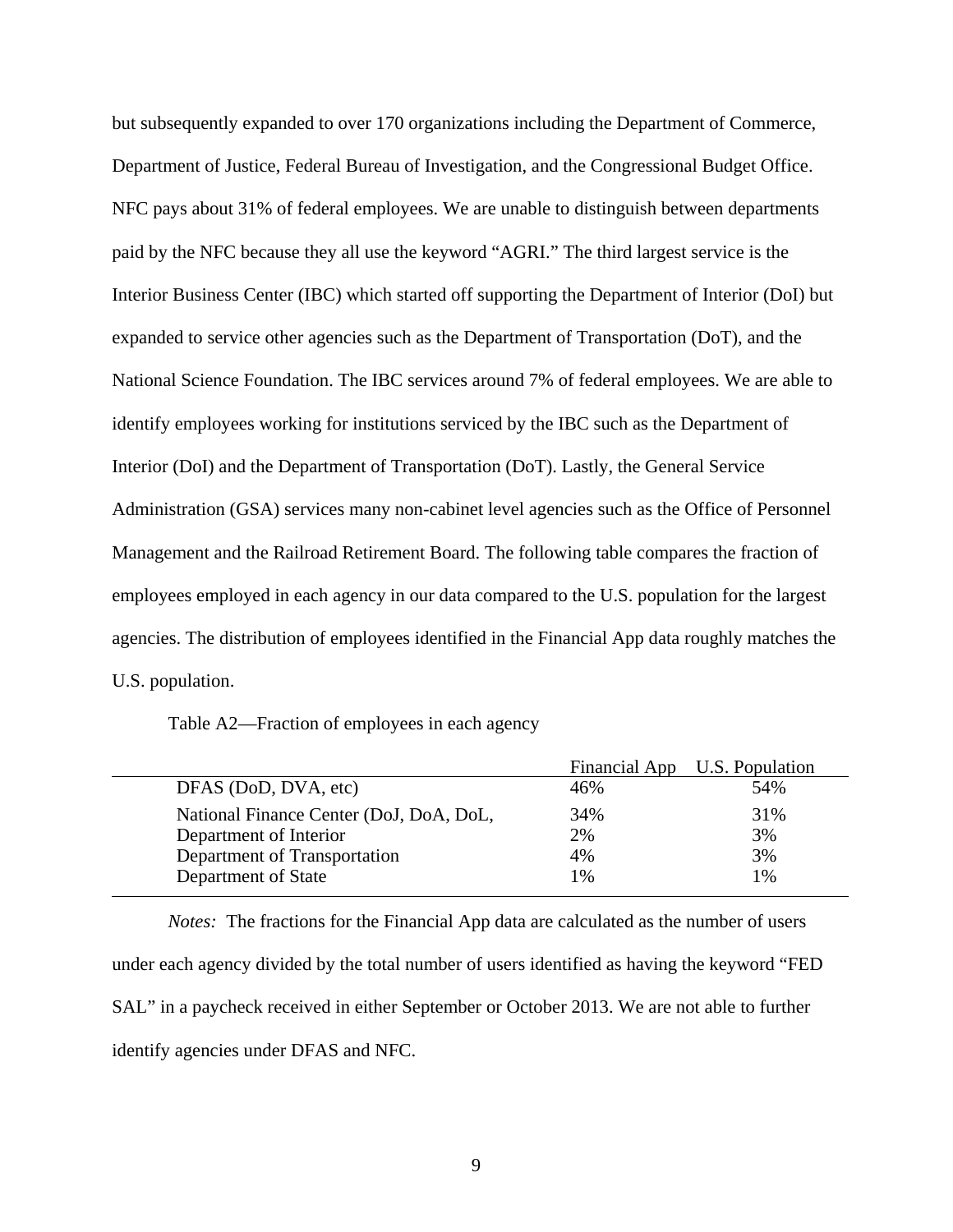#### *G. Identifying Effects of the Shutdown*

There were many different situations that employees faced before and during the shutdown that potentially impacted their paycheck income. Some employees were not affected at all because their pay came from sources other than appropriations legislation. Military employees had their pay protected by the "Pay Our Military Act" signed into law on September 30, 2013 which appropriated funds even if a shutdown occurred. Others were furloughed and then recalled at various dates throughout the shutdown. Although we are not able to identify all of these possible situations, we are able to identify how paycheck amounts changed. Most federal government employees are paid on a bi-weekly basis. The pay periods and dates are usually set by the agency that handles payroll. For example, DFAS pays most employees on Thursday and Friday depending on the agency. For the NFC, the EFT date is Monday. For IBC, the EFT pay dates are on Tuesday. For GSA, the pay dates are Friday. In some situations, the paycheck may post one day early or late due to the characteristics of each financial institution. Although the actual pay dates may vary according to each agency, most employees share the same pay period dates. The relevant pay periods for this analysis are September 22 - October 5, 2013 and October 6 - October 19, 2013. Since the shutdown started during the latter part of the first relevant pay period, employees did not receive payment for 5 days out of the 14 day pay period. Their paycheck for that period is roughly 64% (9/14) of their regular paycheck because the shutdown was still in effect. Since the government shutdown ended before the next paycheck date, users who only received 64% of their paycheck were fully reimbursed by paychecks received after the shutdown ended. This event was a pure temporary shock in the sense that it had no impact on permanent income but simply reallocated income across time. The following figures show the pay dates for each payroll processing agency.

10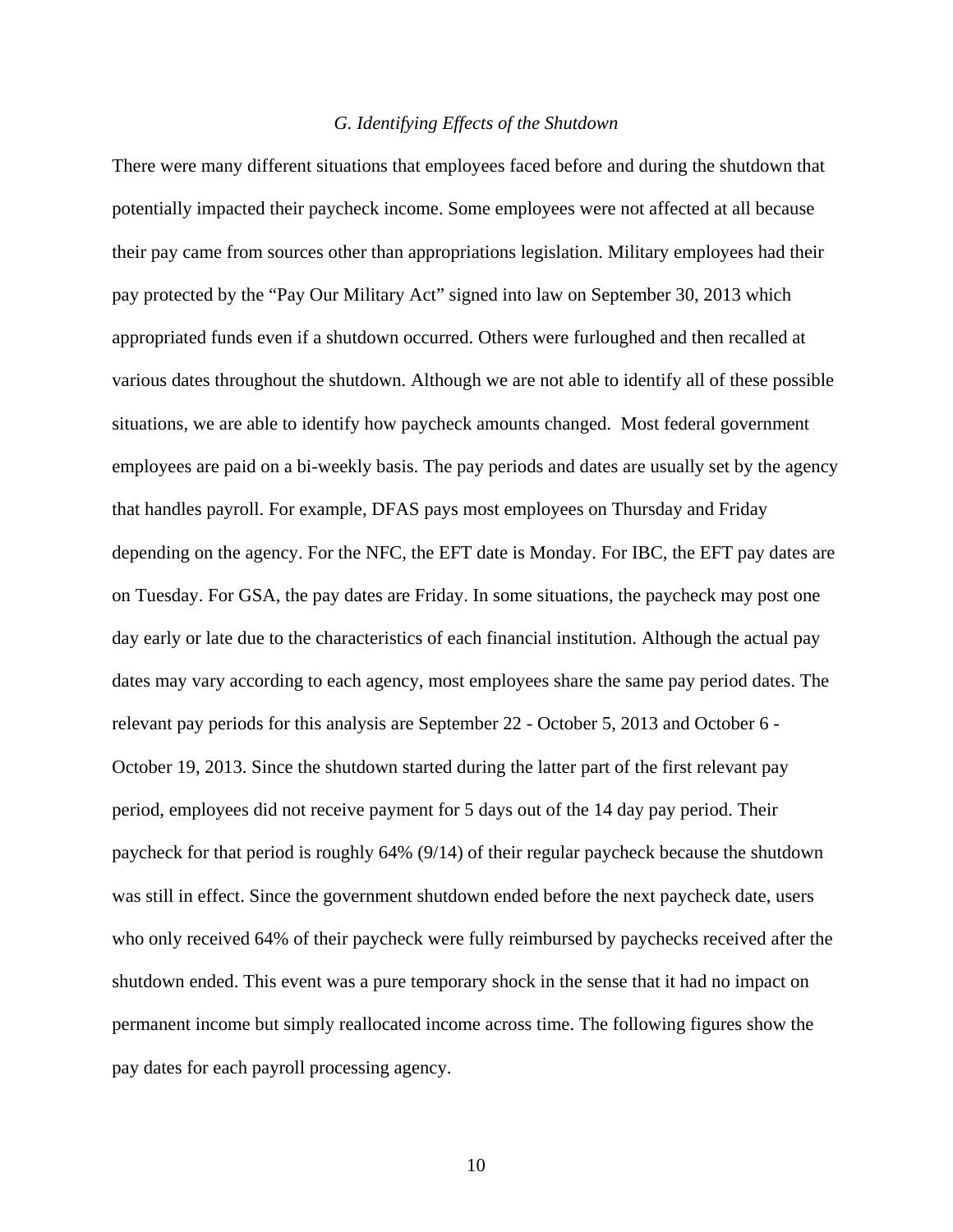

Figure A5. Paycheck histogram by agency

Back pay for accrued hours was handled differently by each agency. DFAS rolled the back pay into the first paychecks for each employee after the shutdown ended and did not appear to change the timing. NFC and GSA also incorporated back pay into the first paycheck after the shutdown but paid people early the Thursday before their usual Monday pay date. IBC processed back pay during the week after the shutdown ended in a separate check. This paycheck was received during a week in which paychecks are not usually received. The figures below plot the time series of pay dates for each payroll agency.

*Temporary loss of paycheck income* — We further analyze the paycheck data to look for signs of the temporary loss of paycheck income as a result of the shutdown. We take all federal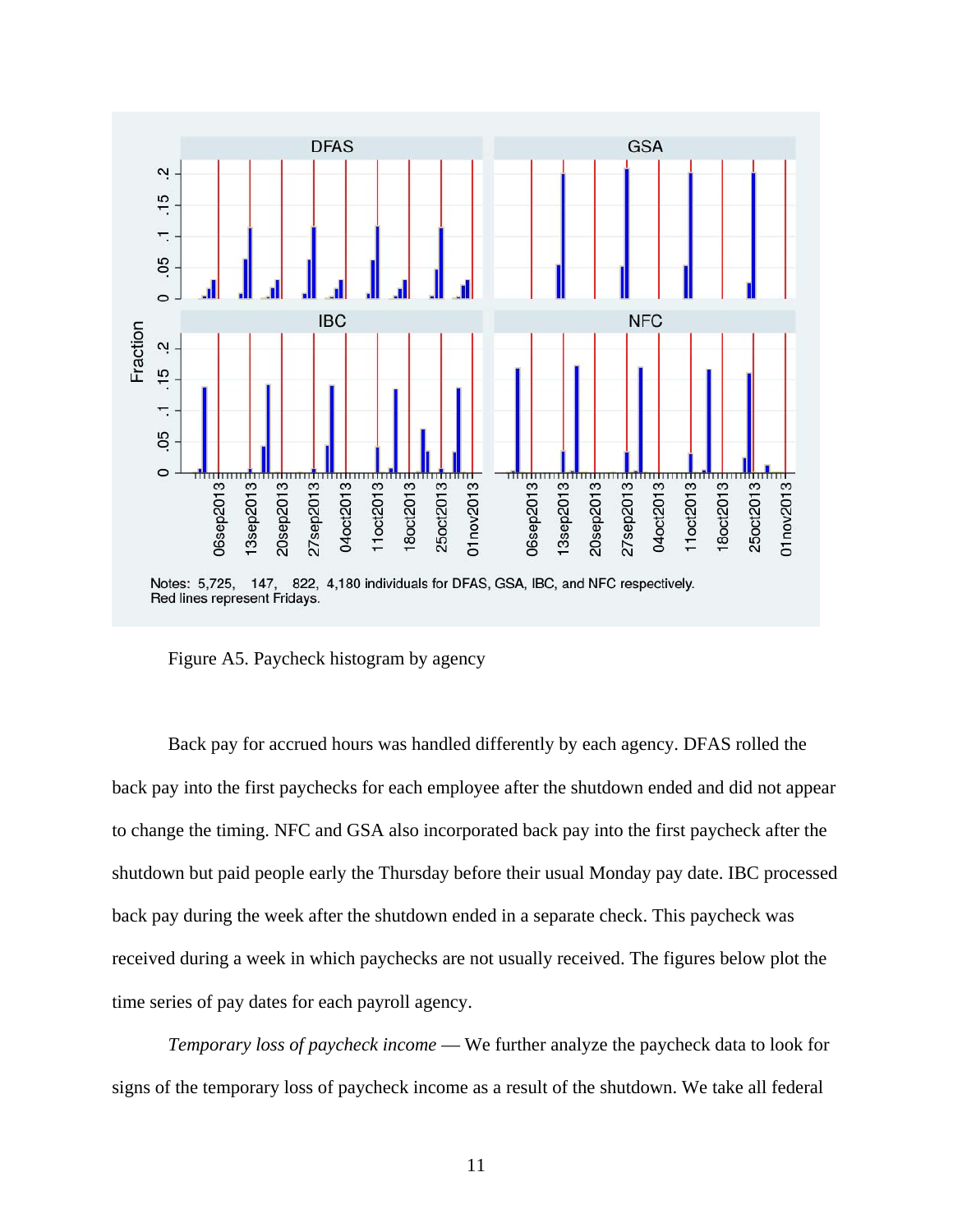employees and look at the fraction between their current and last paycheck. For a typical employee affected by the shutdown, the paycheck will be around 60% of the previous paycheck. This fraction will vary by hours worked and withholding rates. We define a binary variable that equals 1 if the fraction is between 0.5 and 0.7. This variable is meant to be a rough check for employees affected by the shutdown. The following figure shows the fraction of users who experienced a fraction of paycheck change between 0.5 and 0.7 by pay dates.



Figure A6. Fraction of users with paycheck ratio of 0.5-0.7 by agency

There is a large jump in the fraction of users that experience a drop in paycheck around 0.6 during the first paycheck received after the shutdown began. DFAS has a wider range of pay dates so the smaller paychecks are received from October 9 to October 17. NFC and GSA have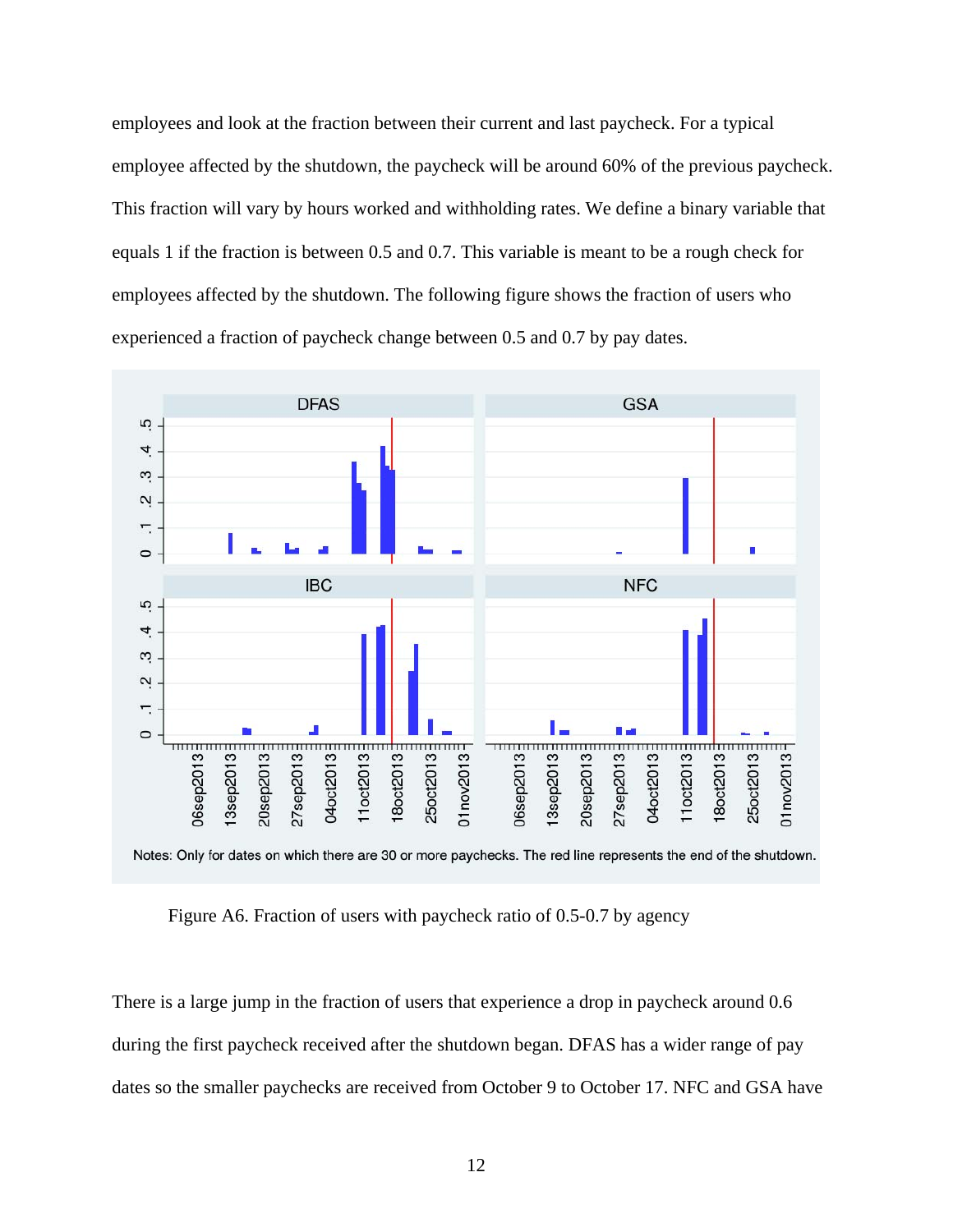more uniform pay dates that range from October 11 to October 15. For IBC, the first range of dates from October 11 to October 15 represents the smaller paycheck. The second range of dates from October 21 to October 23 represents the back pay received after the shutdown ended. The following figure shows a histogram for the fraction of each paycheck change for the first paycheck received after the shutdown began. In all agencies, there is a bimodal distribution with mass around 0.6 and 1. The mass at 0.6 represent those affected by the shutdown while the mass at 1 represents those who were unaffected. The results are consistent with the fact that employees paid by DFAS and GSA are more likely to have been paid out of funds that were not affected by the shutdown. In particular many employees paid by DFAS were protected by the "Pay Our Military Act" signed on September 30 right before the shutdown began.



Figure A7. Histogram of fraction of paycheck by agency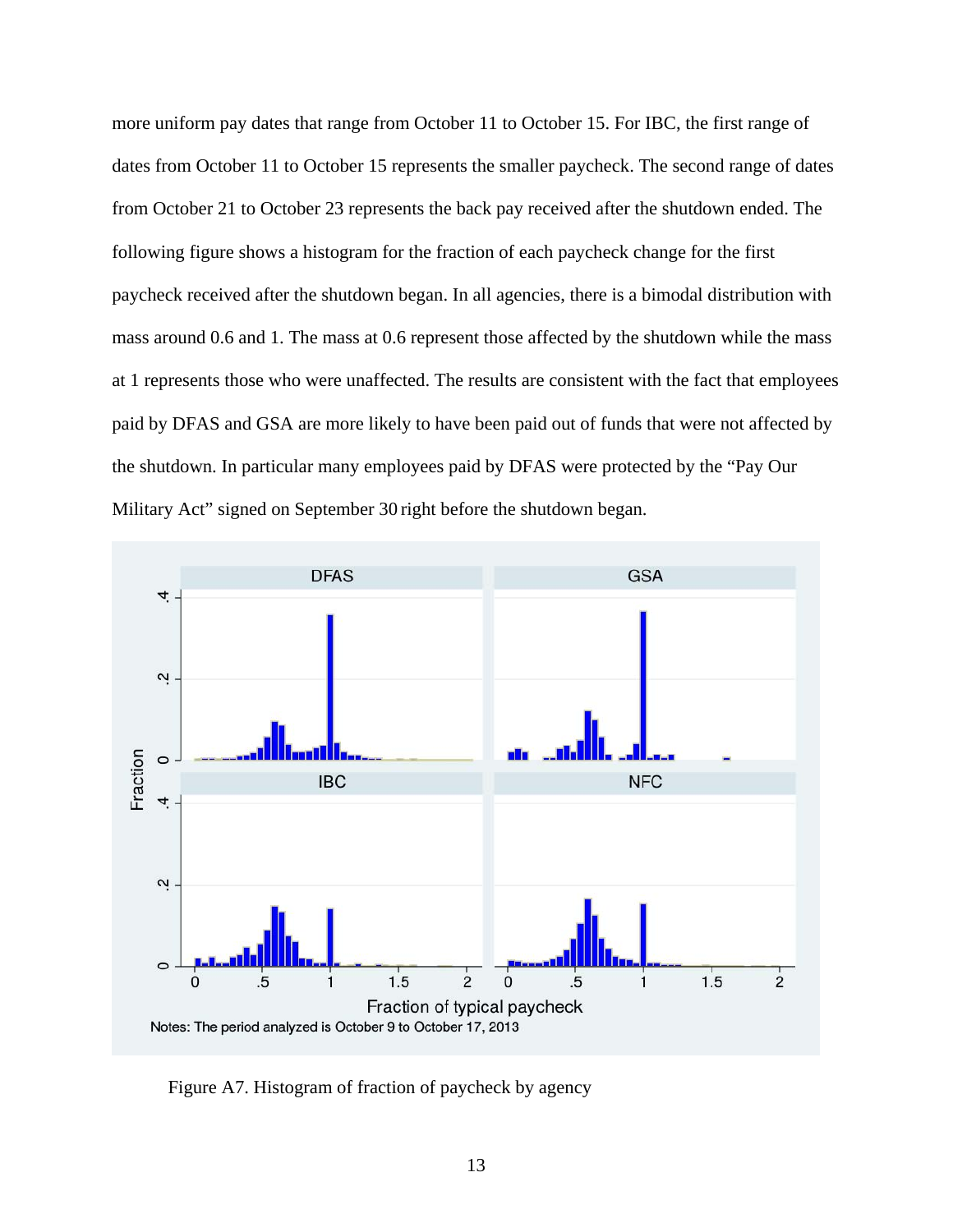*Recovery of temporarily lost income* — We perform a similar analysis to analyze paycheck trends after the shutdown ended. Here we look for the fraction of users who receive a paycheck two or more times the previous paycheck. This is a rough check for the back pay of income owed but not paid during the shutdown. As expected, there is a jump in large paychecks during the first paycheck week after the shutdown ended.



Notes: Only for dates on which there are 30 or more paychecks. The red line represents the end of the shutdown.

Figure A8. Fraction of users with paycheck ratio  $> 2$  by agency

The following figure shows a histogram of the fraction of the paycheck income of the first paycheck received after the shutdown relative to the paycheck received two pay periods ago. For most users, the paycheck received two pay periods ago should be the regular pre-shutdown paycheck. Since employees were compensated for the temporary loss of income suffered during the shutdown, the fraction should be centered on  $1.4 \,(1.4/1)$  for employees impacted by the